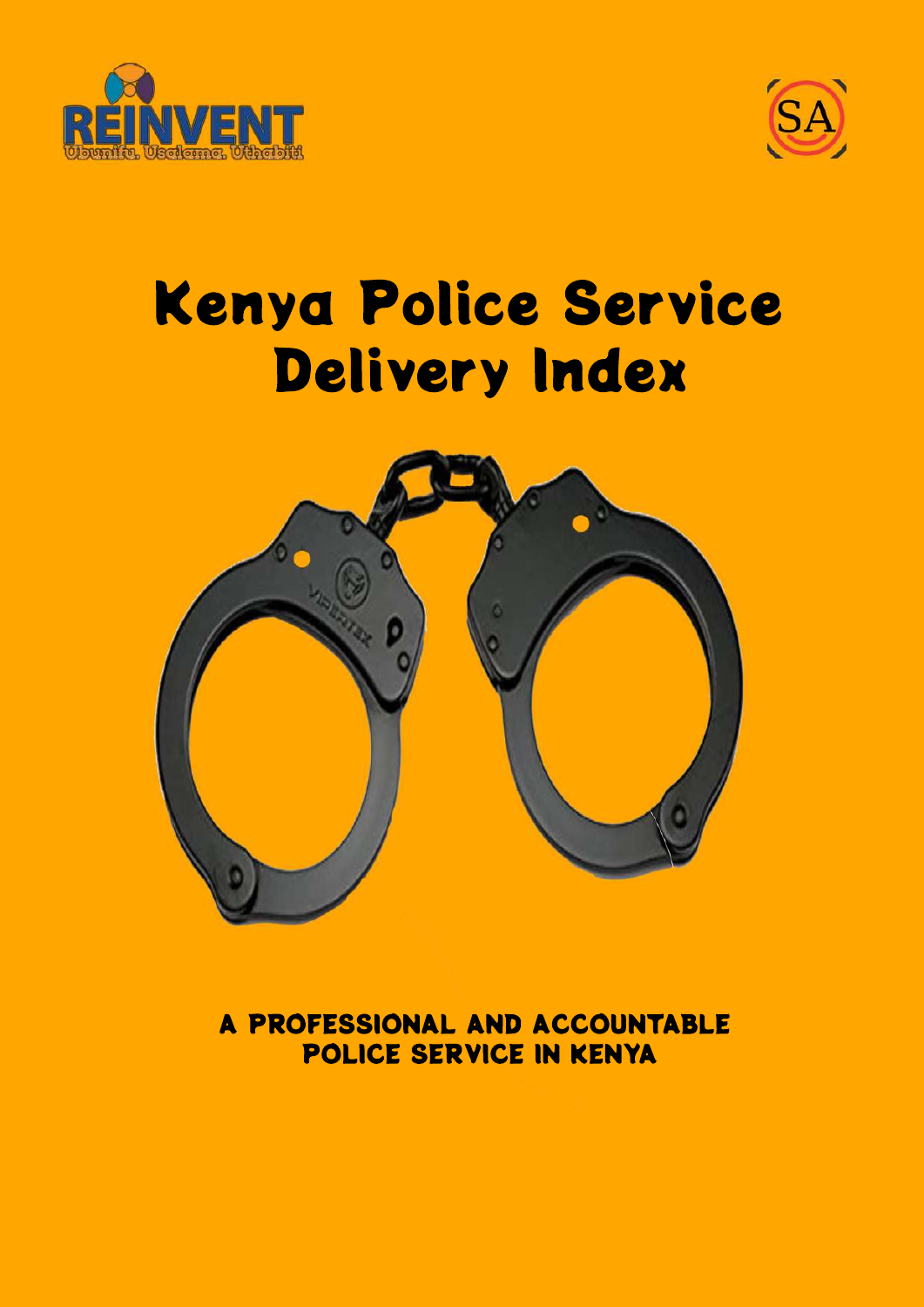

## EXECUTIVE SUMMARY

The growing demand to institutionalize reforms, has pushed for the development of tools to measure professionalism in the private and public sector. The need for public engagement and feedback has also contributed to the interest on accountability. The REINVENT Programme commissioned a study to pioneer the development of a Police Service Delivery-Index; to unpack service delivery and determine variables for measurement within the National Police Service in Kenya. The study premised the index on the Balanced Scorecard (BSC) model, which is a management model that translates an organization's mission and strategy into a collection of performance measures.

Such a framework consists of professional and accountable measures bound together with perspectives that include leading and lagging indicators. Its application in the study includes four clusters that comprise the categorization of the staff perspective represented by the police officers, general community perspective, customer perspective represented by individuals in custody, and the resource perspective, represented by the national government. The study argues that within the police station, professionalism comes before accountability, as the former uses prescribed structures of service delivery before the latter is achieved.

Professionalism attributes therefore serve as the leading indicators, while accountability attributes serve as the lagging indicators. Based on the categorization mentioned above, the study respondents were divided to include police officers, community members, and individuals in custody. The national government cluster was covered from the point of resource allocation. Questions to this cluster focused on availability of resources for proper functioning of the station.

Research acknowledges that a comprehensive understanding of the criminal justice system requires a critical review of the judiciary, the prisons, and the policing units. However, the study concentrated on service delivery at the police station. The fieldwork did not cover interviews with the Directorate of Criminal Investigations (DCI), and interviews with the special units within the National Police Service (including Anti-Terrorism Police Unit, Anti-Stock Theft or Border Patrol). Therefore, all the policy directives outside the boundaries of the police station as the basic service delivery point for citizens, is out of the scope of the research.

The study had an average response rate of 86 percent, resulting from the challenges associated with COVID-19 pandemic lock-down policies implemented during the fieldwork. The data collection concentrated on a quantitative survey, and provided insightful quotes and anecdotes included in the report. The study collected data from Shaurimoyo, Kasarani and Kilimani police stations and adjacent areas in Nairobi County, Isiolo police station in Isiolo county and Nanyuki police station in Laikipia county. This study reviews a set of variables to determine their application as measurement tools.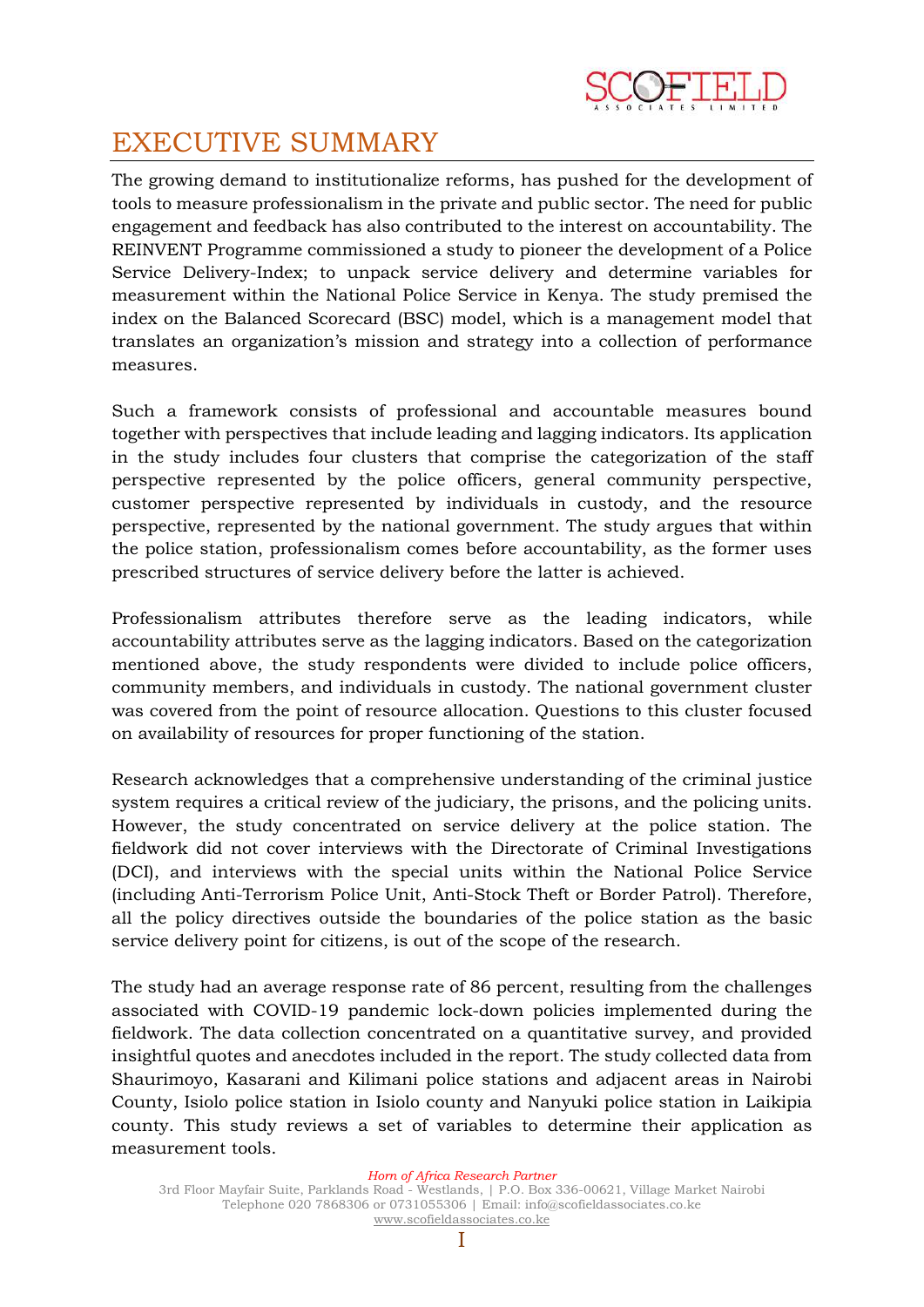

This report provides responses to the three objectives below:

1. Can the variables selected assist informed decision-making and planning at the police station?

- a) The findings show that the level of professionalism and accountability results from a relationship between a myriad of independent and dependent variables. As an example, the level of stay may not provide concrete insights on its impact to professionalism or accountability unless paired with community communication, or feedback of inquiries at the station. The same also applies to additional training at the station beyond the police training college.
- b) As part of the critical variable groupings, decision-making processes at the stations require a critical look at professionalism using the following categories of indicators; station environment, station planning, available departments, working departments, communication and inquiry, service period, additional training while at the station, human resource management, record keeping tools, evidence of use for the record keeping tools, holding facilities at the station, and the quality of investigations.
- c) c. Accountability variables include, station response, funds management, citizen engagement, facilitation of service, complaint management, donor support, adherence to the rule of law, community policing, and the relationship with the public. These variables form critical components for decision-making processes at the station and at a higher level, especially those involving sanction against officers and transfers.

2. Can the findings from this study develop a tool to determine the level of police accountability and professionalism at the police station to the community?

> a) As a starting point, professionalism has a lot of bearing on human resources, financial resource allocation, training, clarity on expectations (both internally and to the customers), and operational planning. These determine the behavioral approaches at different stations, resulting in the variance in professionalism.

> b) Accountability has often moved from the individual officer to the station, and at times to invisible entities beyond the station. The from result such a transfer is lack of ownership and habitual negligence towards officer actions. Additionally, though actions such as facilitation of service should not be encouraged, the contextual norms have made it easy for officers not only to expect it but also demand for it as part of the "service delivery process." Decisions on accountability is not based on the communication and trust levels with the communities, but rather on level of service facilitation.

> c) The report contends that inclusive planning is critical, and it provides avenues of measurement through target setting and indicator development. The Police stations should overhaul their consultative arrangements and incorporate the feedback and feelings from the community as part of the indicator's development and community engagement. Additionally, an increased feedback process to the members of the community and the general citizenry can serve as a way of enhancing the reliability as part of professionalism from the National Police Service. The report advances with a focus on professionalism through an offering that produces comparative analysis of different variable intention to show their correlations.

> > *Horn of Africa Research Partner*

<sup>3</sup>rd Floor Mayfair Suite, Parklands Road - Westlands, | P.O. Box 336-00621, Village Market Nairobi Telephone 020 7868306 or 0731055306 | Email: [info@scofieldassociates.co.ke](mailto:info@scofieldassociates.co.ke) [www.scofieldassociates.co.ke](http://www.scofieldassociates.co.ke/)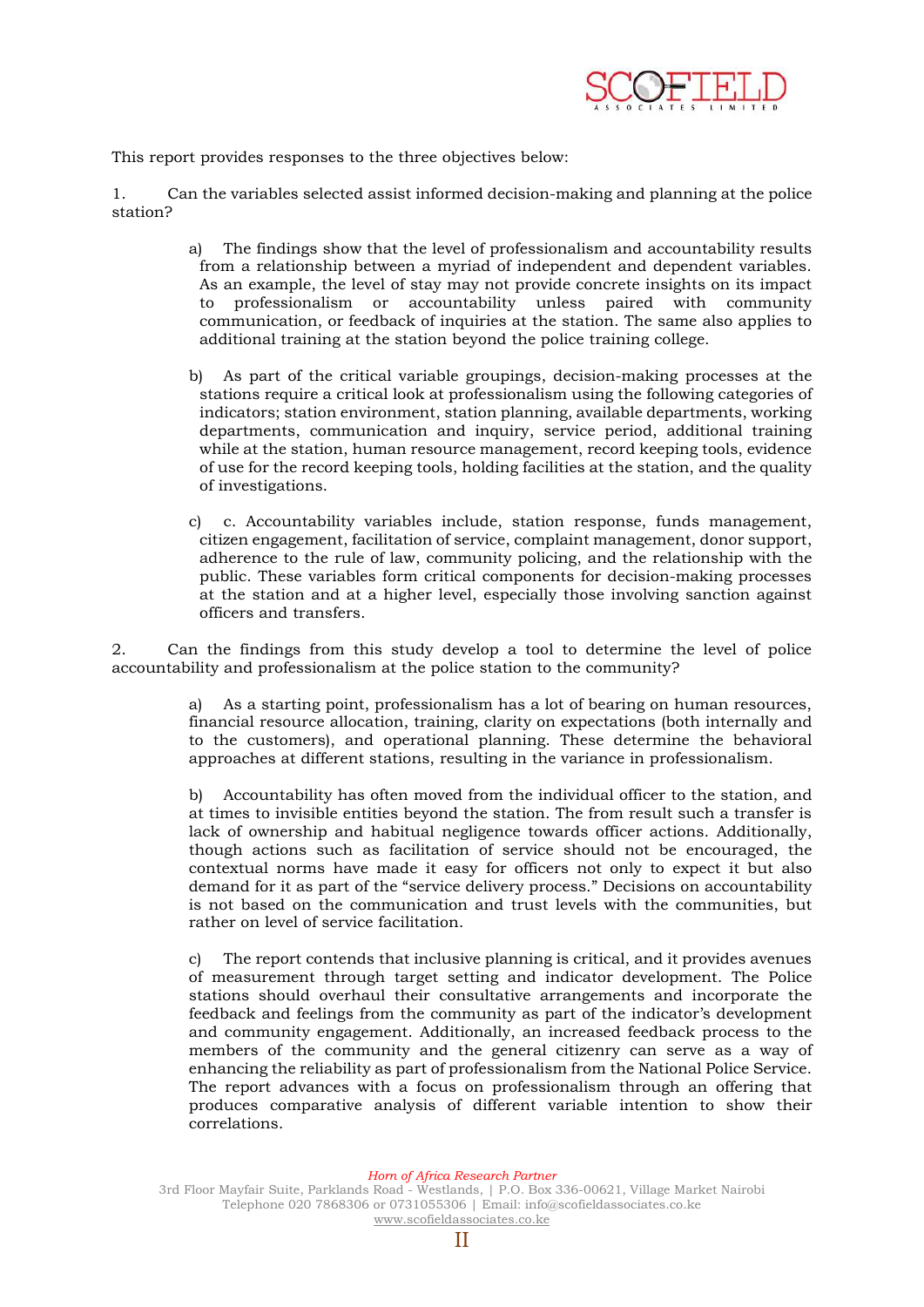

## OVERVIEW OF KEY FINDINGS

The study compares the relationships between the variables and determine their applicability as indicators for measuring the level of professionalism and accountability and expressed as an index for decision-making. The presentation of the results in the report includes the findings for the two measures with a summary of the index.

A. Professionalism: – The comparisons for this measure were grouped to show the relationships between the environment, station development, gender, and human resources. The findings showed that:

- I. Ease of movement is a critical logistical component for service delivery at the station. Most of the responses mentioned that the vehicles were not enough and in areas where they were present, the community would often be required to facilitate the movement through provision of fuel. Specifically, for Shaurimoyo, the geographical area the station covered vis-à-vis the fuel provided resulted in instances where officers would opt for facilitation. An example is provided by A female respondent shared that a neighbour offered to fuel a police vehicle for the police to come and pick up a dead body.
- II. Single variable analysis offers skewed conclusions for the progress or the regression on service delivery for the stations. The correlation between different variables explains behaviour and expressions show that training skills and equipment alone does not determine police behaviour in the community. Other variables, including the level of stay, time in the National Police Service, and the culture in the station, determine the behaviour.
- III. Correlations of the level of stay at the station vis-à-vis service delivery show that officers who stayed at the station for less than 12 months and those beyond 36 months are not easily trusted by the community. While this report does not provide an ideal timeline for transfers of officers, it provides options for consideration. As a starting point, the report recommends that most of the transfers from the stations should be harmonized to be from an average of above 36-months, depending on the rank of the officer. This allows for enough learning period of communities (between 0- 12-months) and relationship building in the community, (13-24-months). Additionally, these considerations would allow for proper handover to the next team of officers in the area.
- IV. The analysis show that engagement with different genders at the station is dependent on; whether the respondent was male or female, the situation being discussed, with most issues that touch on gender-based violence being directed to female officers at the station, among other issues. While gender mainstreaming is an important avenue of discussion at the stations, it does not, of itself, increase service delivery across the stations.
- V. The analysis also showed that no specific targets or planning mechanisms were clear to the officers at the lower level. Performance contracting is a term that has been shared across the stations with the senior officers from the Officer Commanding Station (OCS). Tools such as the crime clocks, complaints record, and other patrol activities are mentioned as the indicators put in place. However, as shown by the data, these variables are not harmonized at the station level, and most new and low-level officers have no clarity on the role they play in contribution to professional service delivery.

*Horn of Africa Research Partner*

<sup>3</sup>rd Floor Mayfair Suite, Parklands Road - Westlands, | P.O. Box 336-00621, Village Market Nairobi Telephone 020 7868306 or 0731055306 | Email: [info@scofieldassociates.co.ke](mailto:info@scofieldassociates.co.ke) [www.scofieldassociates.co.ke](http://www.scofieldassociates.co.ke/)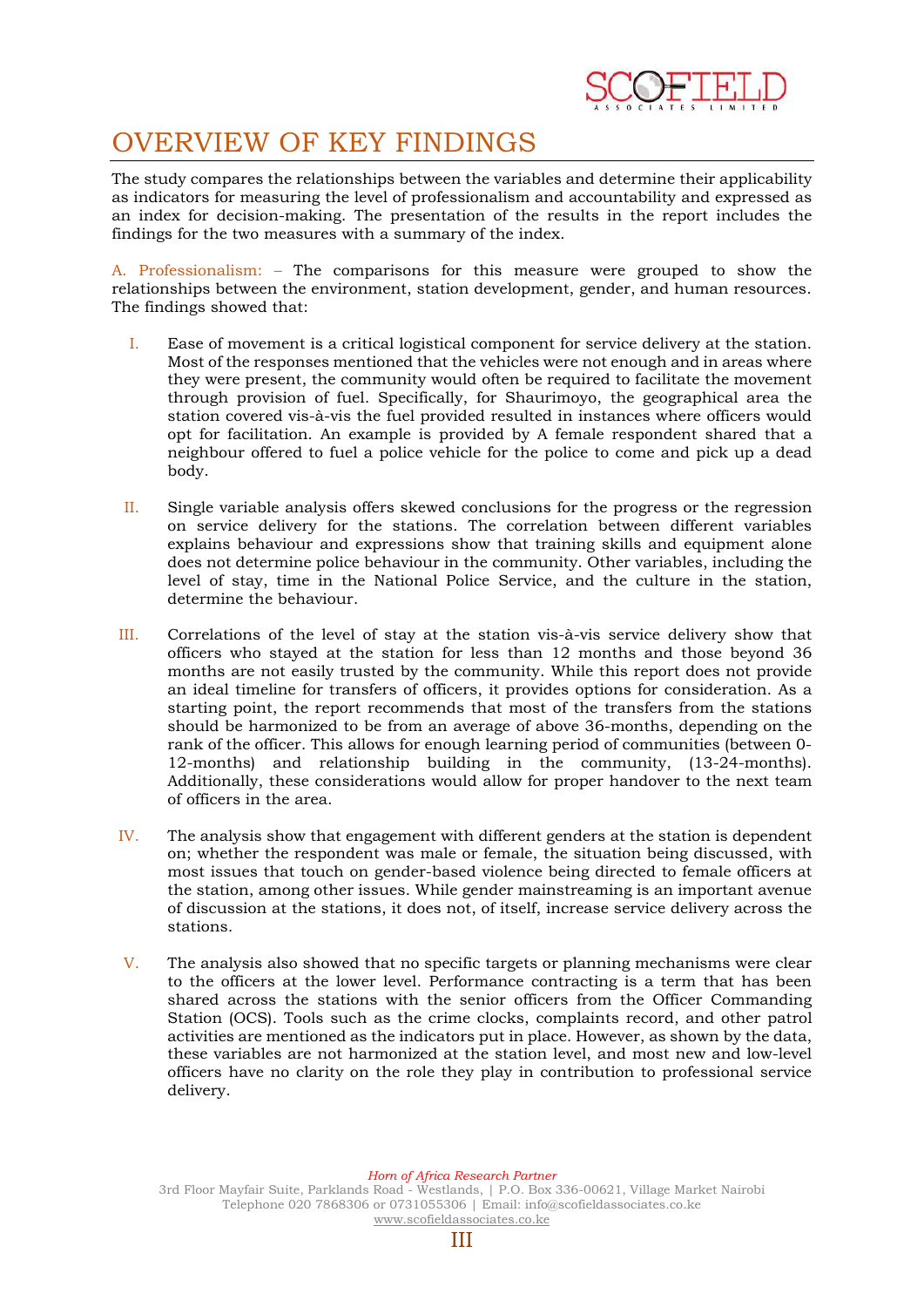

B. Accountability: – The measure was analyzed based on the groupings that include public awareness, police community relations, data management and facilitation of service.

- I. Public awareness is a crucial component for service delivery, as it supports accountability matrices on community awareness and expectation setting within the limits of the law, when demanding for services. Across the stations, there were challenges associated with inquiry, knowledge of available services and follow up on inquiry made at the station. The stations ranked low on these variables.
- II. The knowledge of community policing vs a working community policing is another critical area analyzed. Only 20% of the community did not have an idea of community policing against 57% who knew, as shown from the analysis. Out of 57% of the community who know about the community policing, 55% thought that it was working within the community. Positive results were also witnessed from the feedback from the police who showed that out of the 17% who know about community policing, 15% thought that it to be working. The low level of the knowledge of community policing from the officer's perspective is due to lack of harmonization on what it entails, even with the presence of a handbook from the National Police Service (NPS).
- III. Data management is cited as one of the major justifications for limits on accountability and professionalism within the stations. The report highlights frequency of using the Occurrence Book (OB) either as a requirement or as a request from the arrested parties. From the analysis, there are incidents where the recording officer opts not to record individuals in the OB, either as a practice or as requested by those arrested. Additionally, analysis of available data and conversations with the police during data collection showed that there was no special document/ file or procedure for receiving and recording complaints against officers. The stations have adopted diverse ways of recording complaints against officers. While this process is proactive, it is not harmonized and accountable.
- IV. Corruption affects service delivery as it determines the cultural behaviour within an institution. While this is the case, the study did not intention to focus on corruption indicators as evidence of accountability. Facilitation of service bares a dual meaning in this research, depending on whether it is offered or requested by the officers. The police stations suffer numerous challenges in their administration of duties. In this case, situations that warrant the support of officer activities due to limited resources would not be categorized as corruption, but an indicator of limited facilities within the station. The facilitation of the police has become a norm in communities, resulting in opportunities for exploitation. Though facilitation inform of fuelling of the car featured as the most requested, cash was also another facilitator who was easily requested from communities by officers who had stayed for less than 12 months at the station.

C. The Index: – Depending on the needs in the community, the stations have either focused on accountability or ignored it, depending on the level of professionalism. It also confirms the role of culture and behavioural influence on the measures. The challenges in the system that include, equipment, transfer periods, facilities, and the culture, all determine the level of professional application and accountability in the different stations. Shaurimoyo Police station stood out on accountability than any of the five stations. Kasarani police station was exceptionally low on accountability. Kilimani, Isiolo and Nanyuki, were balanced on the level of accountability across the five stations.

As part of piloting of the measurement tool, the station level analysis show that the Police Service Delivery Index (PSDI) for the five stations is average for the complete tabulation. Isiolo police station is tailing the grading with 52% at the lowest and Kasarani at 63%. Nanyuki police station is leading in the index with 82%, followed by Shaurimoyo at 70%. Kilimani is

*Horn of Africa Research Partner*

3rd Floor Mayfair Suite, Parklands Road - Westlands, | P.O. Box 336-00621, Village Market Nairobi Telephone 020 7868306 or 0731055306 | Email: [info@scofieldassociates.co.ke](mailto:info@scofieldassociates.co.ke) [www.scofieldassociates.co.ke](http://www.scofieldassociates.co.ke/)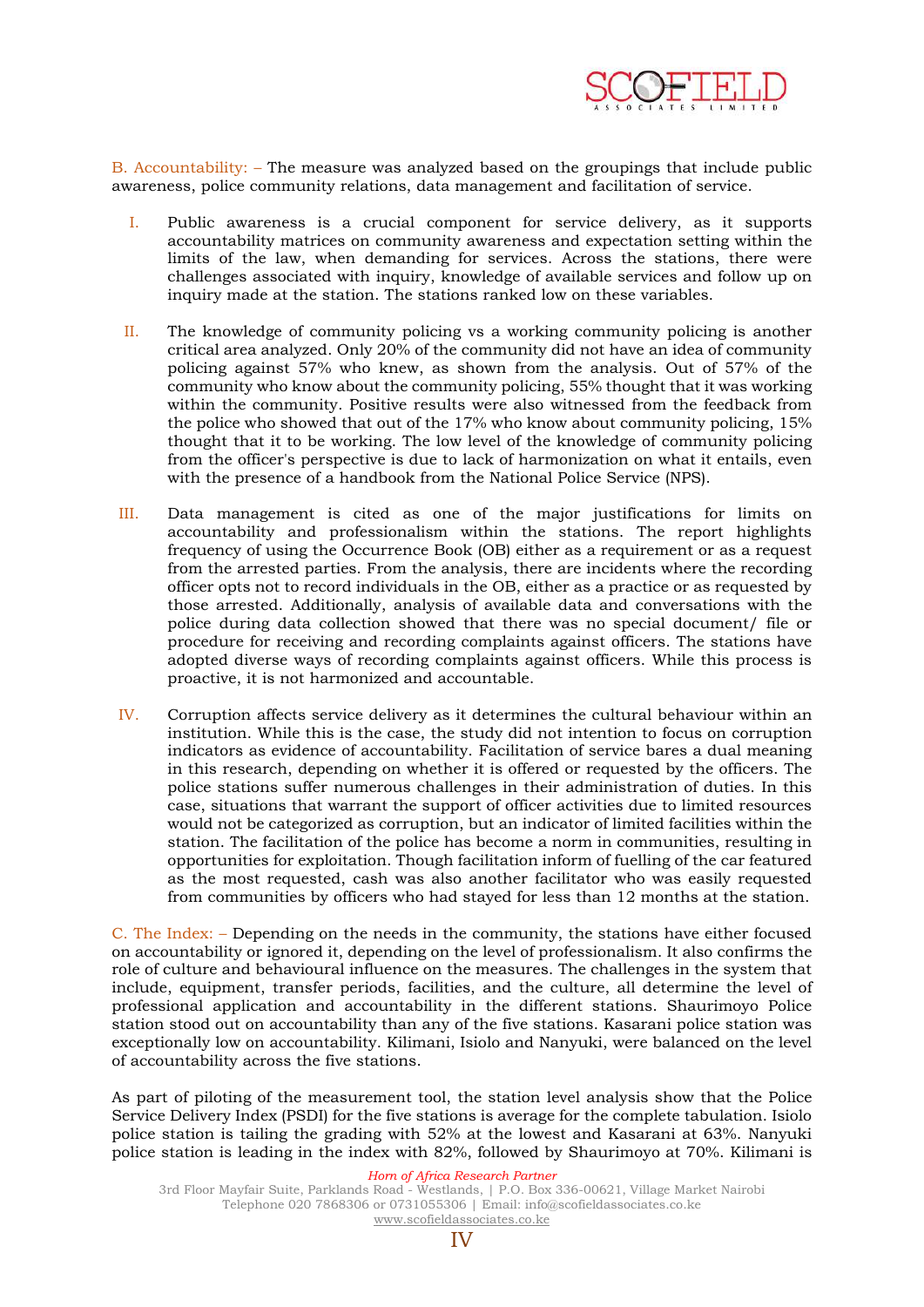

also performing well at 67% overall. The tool is divided into sub-categories that show details on the level of accountability and professionalism across the stations.

## RECOMMENDATIONS

Most of the development support to the station has not resulted in service delivery and remained unsustainable. The tool proposes the development of annual plans, with a disaggregation covering key areas for the station. These plans will also cover an audit of the utilities at the station based on these plans.

- I. The suggestion box put at the stations is a good start, but it does not seem to work due to the stigma still associated with the physical complaining and use of the box. The adoption of social media can serve as an information sharing platform and feedback mechanism for the station. Independent Policing Oversight Authority (IPOA) has been instrumental in auditing the processes at the station, but sustainable ownership of change leading to better service delivery should start with planning that is supported by tools at the stations.
- II. Human resource development is a central function for the NPS. The station managers (Officer Commanding Stations) have the responsibility to instil a culture of feedback, the introduction of time logs and reporting from patrols. The report recommends the presence of a working station number able to take in complaints from the community. This will also complement the switchboard that was mentioned by the respondents. The presence of time-logs and patrol feedback would also ensure accountability and reduce on neglect from officers in-charge.
- III. The station phone line is complemented using the Occurrence Book. As a critical document at the station, All the issues reported at the station by members of the community should be recorded in this book, including the complaints against officers. The only difference would be the categorization of the reports in the occurrence book (maybe by use of categorization or numerical coding).
- IV. The presence of crime clocks and other tools at the station are important in-service delivery. However, their use in decision-making should be clear across the levels of the station. Having the numbers on the wall should not serve as wall-art for the station but a planning tool with quarterly review and analysis.
- V. The monies offered by those in custody or arrested as bail are a vital part for administration of service, as guided within the law. The presence of liquid cash transactions at the station for cash bail also increases the risk of abuse and corruption. This should be discouraged. As a recommendation from the variable comparison, NPS should only have a central bail repository. This can be administered either via pay-bill or bank account, where the citizens can make payments directly to the account and provide the reference number and amount to the receipts. The tool will include questions on the use of the centralized tool and a quarterly report documenting the financial summary from all the collection to the county commanders.
- VI. Overall, apart from the development of templates and tools for the stations, this study recommends an annual review on the perceptions from the community on the service provision at the station.

*Horn of Africa Research Partner*

<sup>3</sup>rd Floor Mayfair Suite, Parklands Road - Westlands, | P.O. Box 336-00621, Village Market Nairobi Telephone 020 7868306 or 0731055306 | Email: [info@scofieldassociates.co.ke](mailto:info@scofieldassociates.co.ke) [www.scofieldassociates.co.ke](http://www.scofieldassociates.co.ke/)